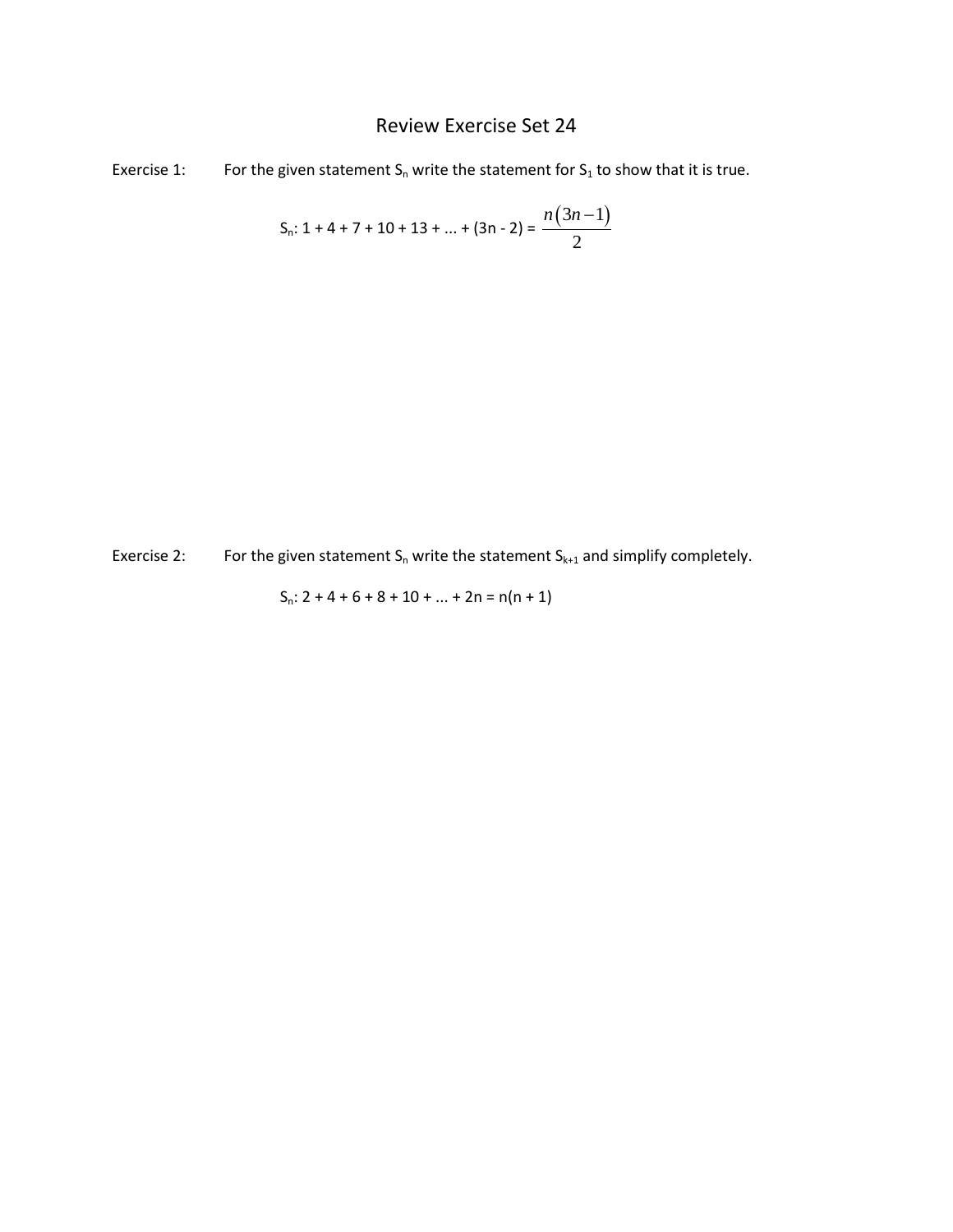Exercise 3: Use mathematical induction to prove that the given statement is true for all positive integers n.

$$
1^3 + 2^3 + 3^3 + \dots + n^3 = \frac{n^2 (n+1)^2}{4}
$$

Exercise 4: Use the principle of mathematical induction to prove that the given statement is true for every positive integer n.

 $n^3$  - n + 3 is divisible by 3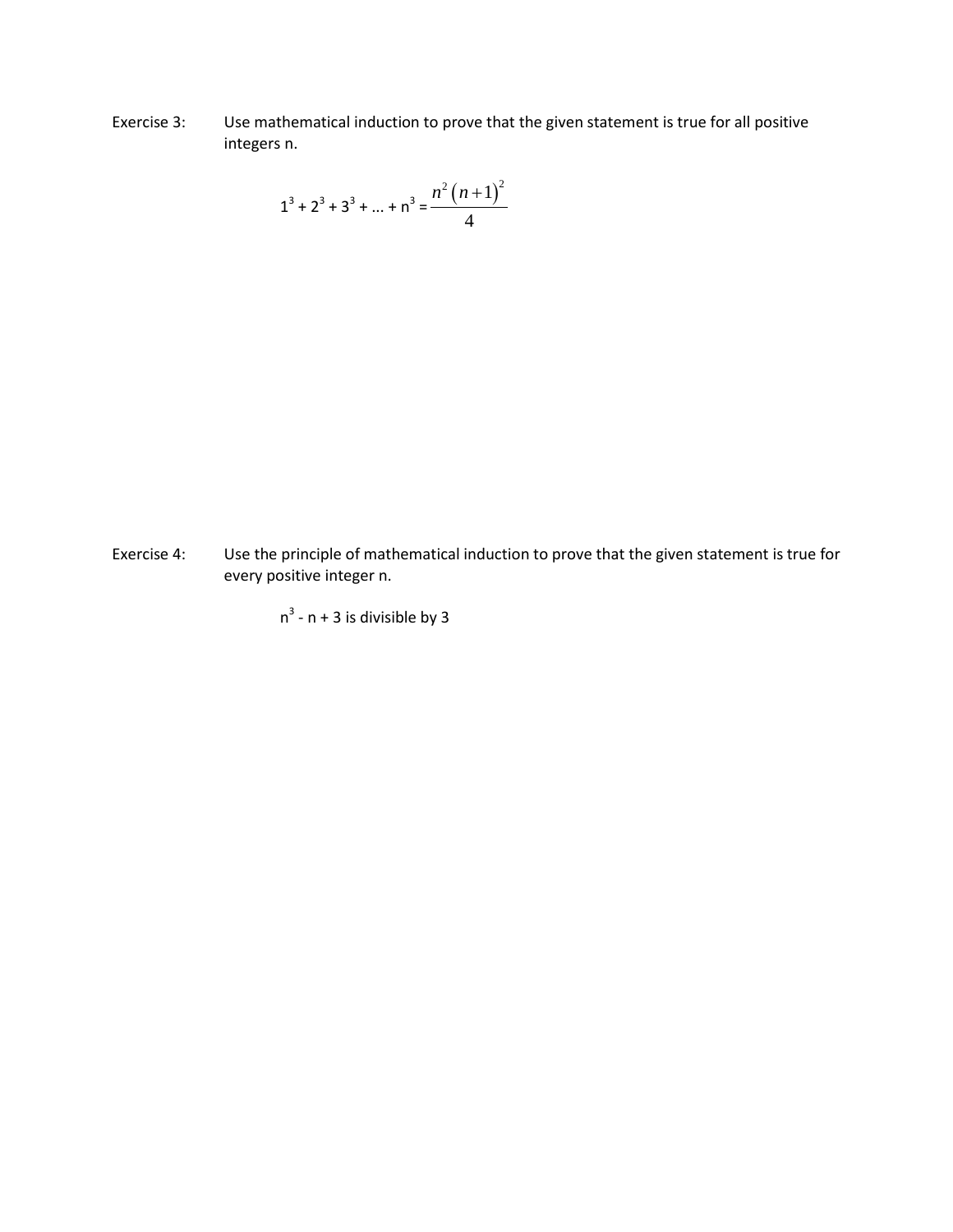## Review Exercise Set 24 Answer Key

Exercise 1: For the given statement  $S_n$  write the statement for  $S_1$  to show that it is true.

$$
S_n: 1 + 4 + 7 + 10 + 13 + \dots + (3n - 2) = \frac{n(3n - 1)}{2}
$$

Substitute 1 for n on the right side of the equation and show it equals the first term of 1

$$
S_1:
$$
\n
$$
1 = \frac{1(3(1) - 1)}{2}
$$
\n
$$
1 = \frac{1(2)}{2}
$$
\n
$$
1 = 1
$$

Exercise 2: For the given statement  $S_n$  write the statement  $S_{k+1}$  and simplify completely.

$$
S_n: 2 + 4 + 6 + 8 + 10 + \dots + 2n = n(n + 1)
$$

Substitute  $k + 1$  in for n and simplify

 $S_{k+1}$ :

$$
2+4+6+8+10+...+2(k+1) = (k+1)[(k+1)+1]
$$
  
2+4+6+8+10+...+2(k+1) = (k+1)(k+2)

Exercise 3: Use mathematical induction to prove that the given statement is true for all positive integers n.

$$
1^3 + 2^3 + 3^3 + \dots + n^3 = \frac{n^2 (n+1)^2}{4}
$$

Show  $S_1$  is true

$$
1 = \frac{(1)^{2} ((1) + 1)^{2}}{4}
$$

$$
1 = \frac{(1)^{2} (2)^{2}}{4}
$$

$$
1 = \frac{(1)(4)}{4}
$$

$$
1 = 1
$$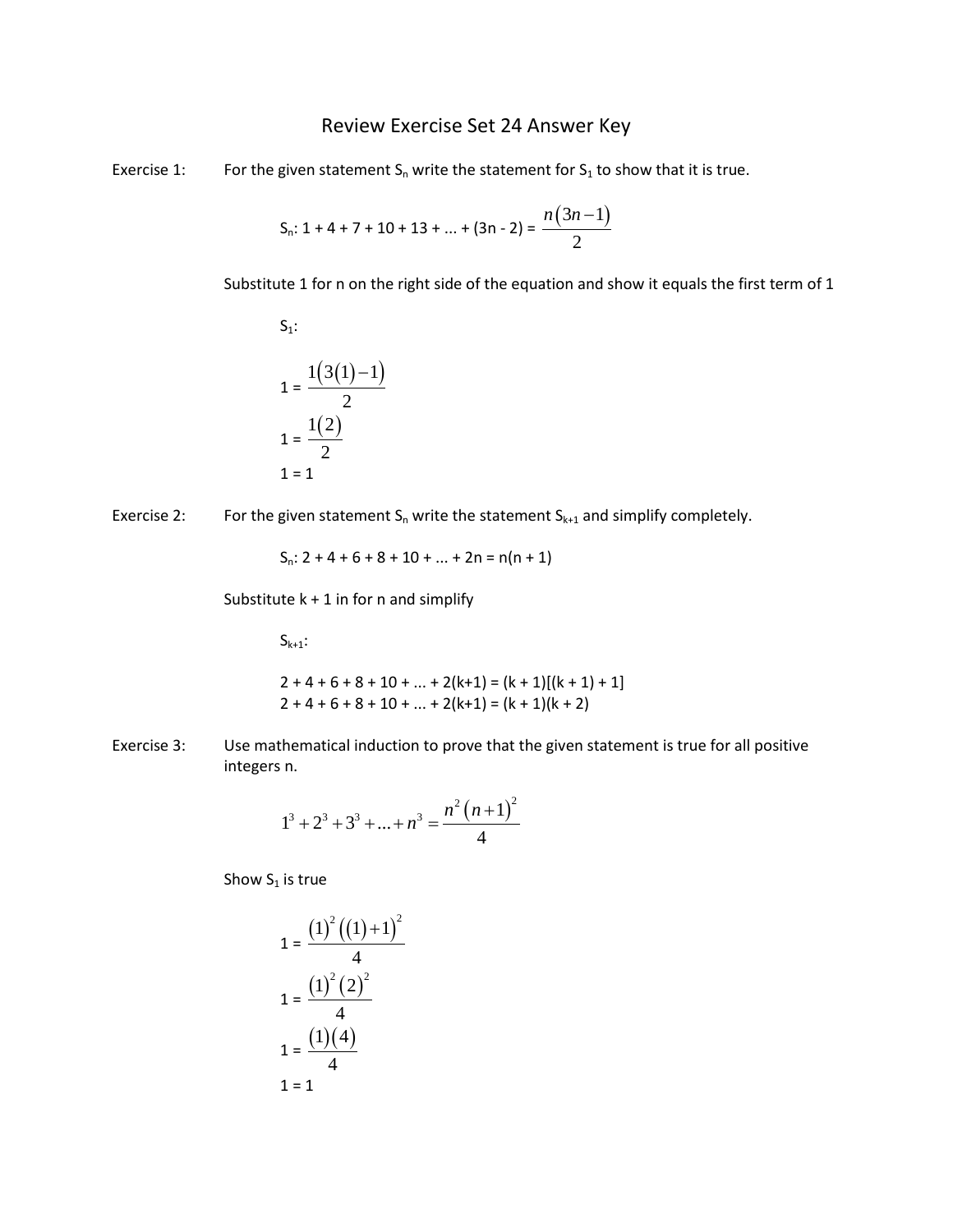Exercise 3 (Continued):

Show that if  $S_k$  is true then  $S_{k+1}$  is true

 $S_k$ :

$$
1^3 + 2^3 + 3^3 + \dots + k^3 = \frac{k^2 (k+1)^2}{4}
$$

 $S_{k+1}$ :

$$
1^{3} + 2^{3} + 3^{3} + \dots + (k+1)^{3} = \frac{(k+1)^{2} ((k+1)+1)^{2}}{4}
$$

$$
= \frac{(k+1)^{2} (k+2)^{2}}{4}
$$

Start with  $S_k$  and add  $(k + 1)^3$  to both sides

$$
1^3 + 2^3 + 3^3 + \dots + k^3 + (k+1)^3 = \frac{k^2 (k+1)^2}{4} + (k+1)^3
$$

Simplify the left side to show that it is equal to  $\frac{(k+1)^2(k+2)^2}{2}$ 4  $(k+1)^{2} (k+$ 

$$
1^{3} + 2^{3} + 3^{3} + ... + k^{3} + (k+1)^{3} = \frac{k^{2} (k+1)^{2}}{4} + \frac{4(k+1)^{3}}{4}
$$

$$
= \frac{k^{2} (k+1)^{2} + 4(k+1)^{3}}{4}
$$

$$
= \frac{(k+1)^{2} [k^{2} + 4(k+1)]}{4}
$$

$$
= \frac{(k+1)^{2} (k^{2} + 4k + 4)}{4}
$$

$$
= \frac{(k+1)^{2} (k+2)^{2}}{4}
$$